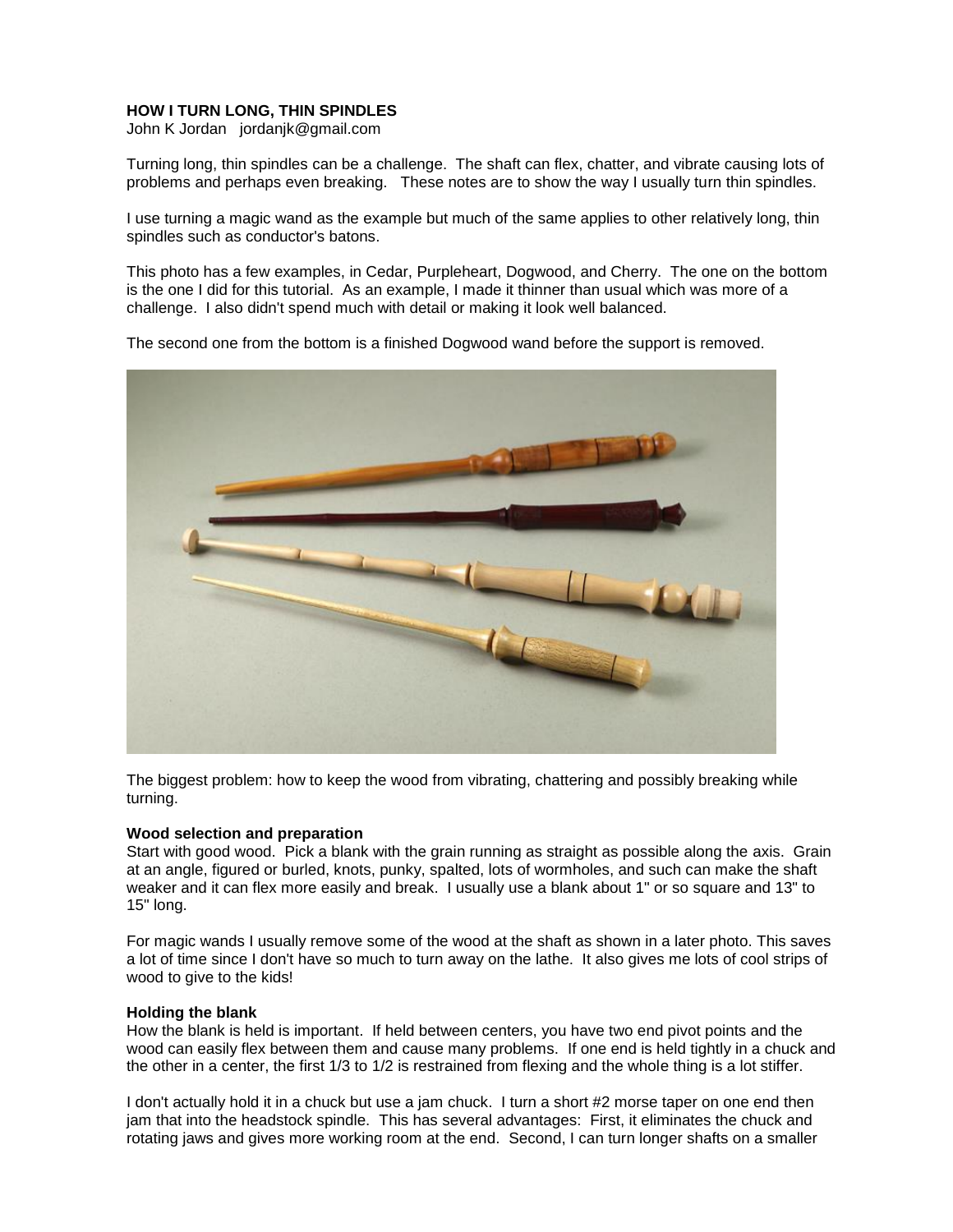lathe, for example, when I take a mini lathe to make magic wands at a public demo. (I make up blanks ahead of time on a bigger lathe.) Third, a real advantage is the piece can be removed from the lathe and returned with perfect registration, something not easy or even possible with a chuck.

I made a small gauge from a piece of brass which lets me make a perfect taper every time. Without a gauge size the taper with calipers at two points. After turning the taper, I always use a parting tool to cut a small relief between the high and low ends which lets it seat better in case the taper is not perfect.



## **Getting ready to turn**

For this exercise I picked a Black Cherry blank from my stash of wand blanks.

These two photos show the blank, first with the morse taper cut, then with it jammed into the lathe spindle. Bring up the tailstock to seat it firmly then release a little. Too much force on the tailstock can cause problems such as bending and splitting when the shaft gets thin.

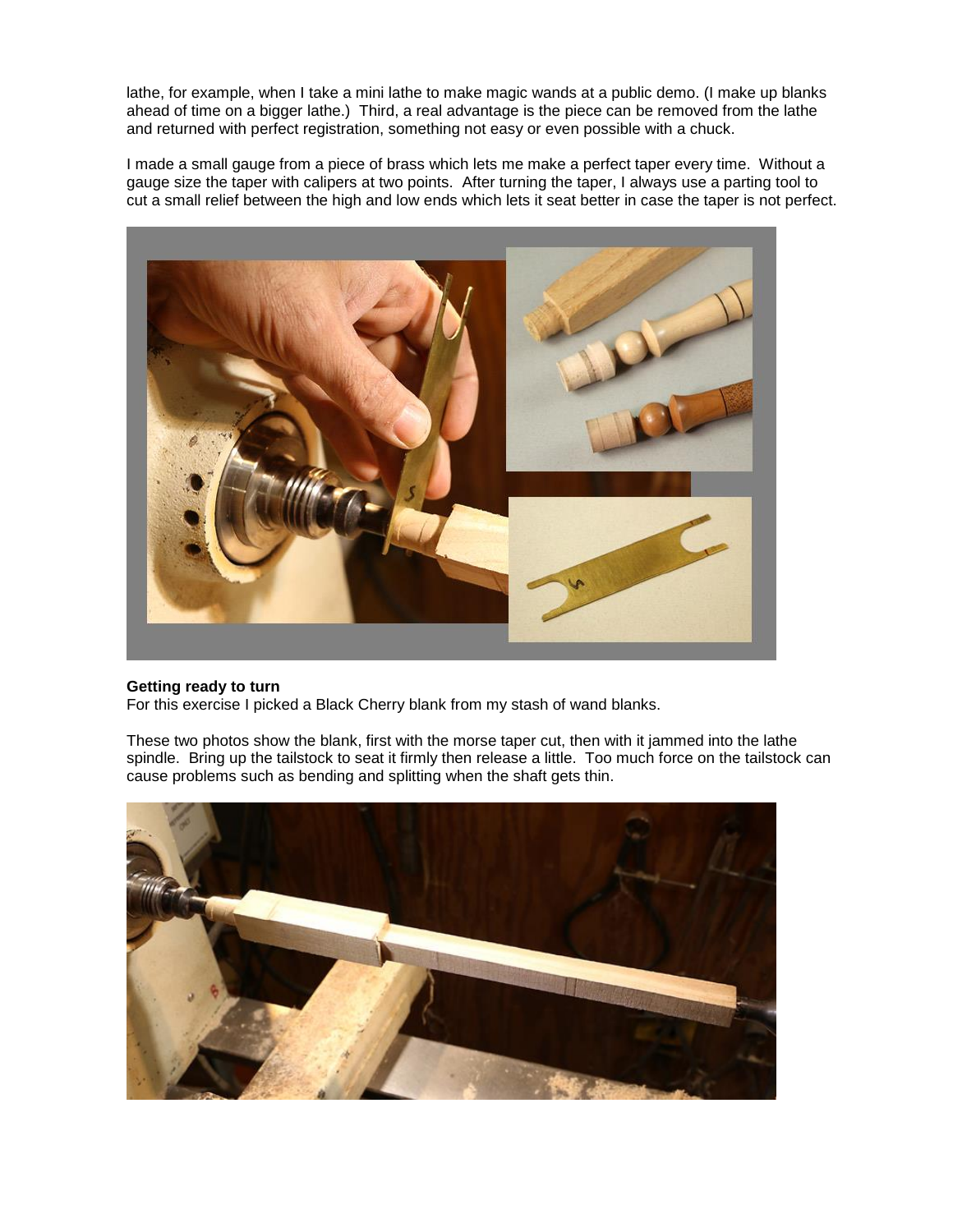

Think about the design - end, handle, transition, shaft, and tip. For small children avoid points.

### **Tools**

Skew chisel, small roughing gouge, spindle gouge for handle detail. A spindle gouge can be a problem on the thin shaft since a small vibration can make the wood ride up over the tip and cause a catch. A skew is better since the flat bevel supports the edge. A small roughing gouge would be my second choice, acts a bit like a curved skew.

Tools should be very sharp. I usually hone and strop on leather.

### **Turning**

I turn at a high speed, usually 2500-3000 RPM or so. The inertia from the rotating mass tends to make the shaft vibrate less. Also, for the best finish off the tool spins very fast and cut very slowly.

Make everything round and for a magic wand, rough out the handle. The handle can be finish-cut and even sanded first but I usually like to wait until I develop the transition between the handle and shaft.

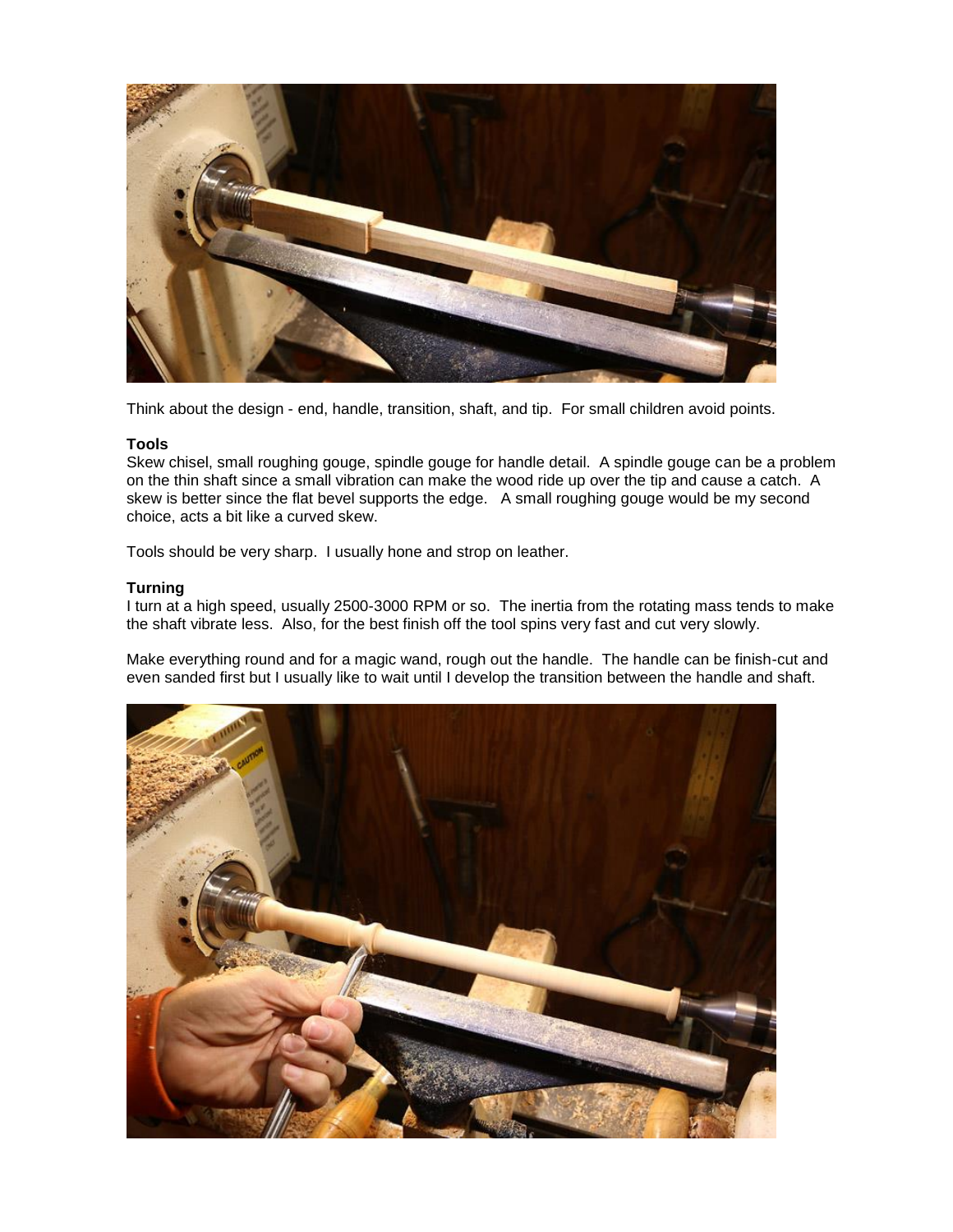Begin tapering and shaping the shaft. I generally use a skew chisel for this. A small roughing gouge will also work. As the shaft gets thinner the fun begins.



When it starts to get thin the shaft will probably start to vibrate and chatter during the cut or it may even vibrate on its own without even touching it.

#### **Strategies for handling the vibration.**

#### **- Tools and cut**

First, I do not do what I saw on a YouTube video - sand to size with 80 grit paper. Yikes. I rarely use sandpaper coarser than 320 or 400 grit. However, if you have not yet developed spindle turning skills, the 80-grit gouge may be the only option for now.

Make light cuts with very sharp tools. I almost always use a sharp skew for thin shafts. I like a 1/2" skew but a larger one works fine. Note that a 40-45 deg grind on a skew might not cut as well but is more "forgiving" than a 25-30 deg angle.

The skew can support the wood with a wider bevel than a spindle gouge and the straight edge is more forgiving.

A roughing gouge will also work. It's kind of like a curved skew.

Sometimes loosening the pressure from the tailstock helps if you have it too tight. Sometimes tightening it a bit helps - experiment.

### **- Support**

A steady rest is traditionally used for longer spindles. This doesn't work well here since it gets in the way. Also, most steady rests won't close enough to support a thin spindle.

I use the "left hand steady rest" method - I can't turn these without it. I rest my left arm on top or against the headstock and cradle the spindle lightly with my left hand. (This is perfectly safe. Don't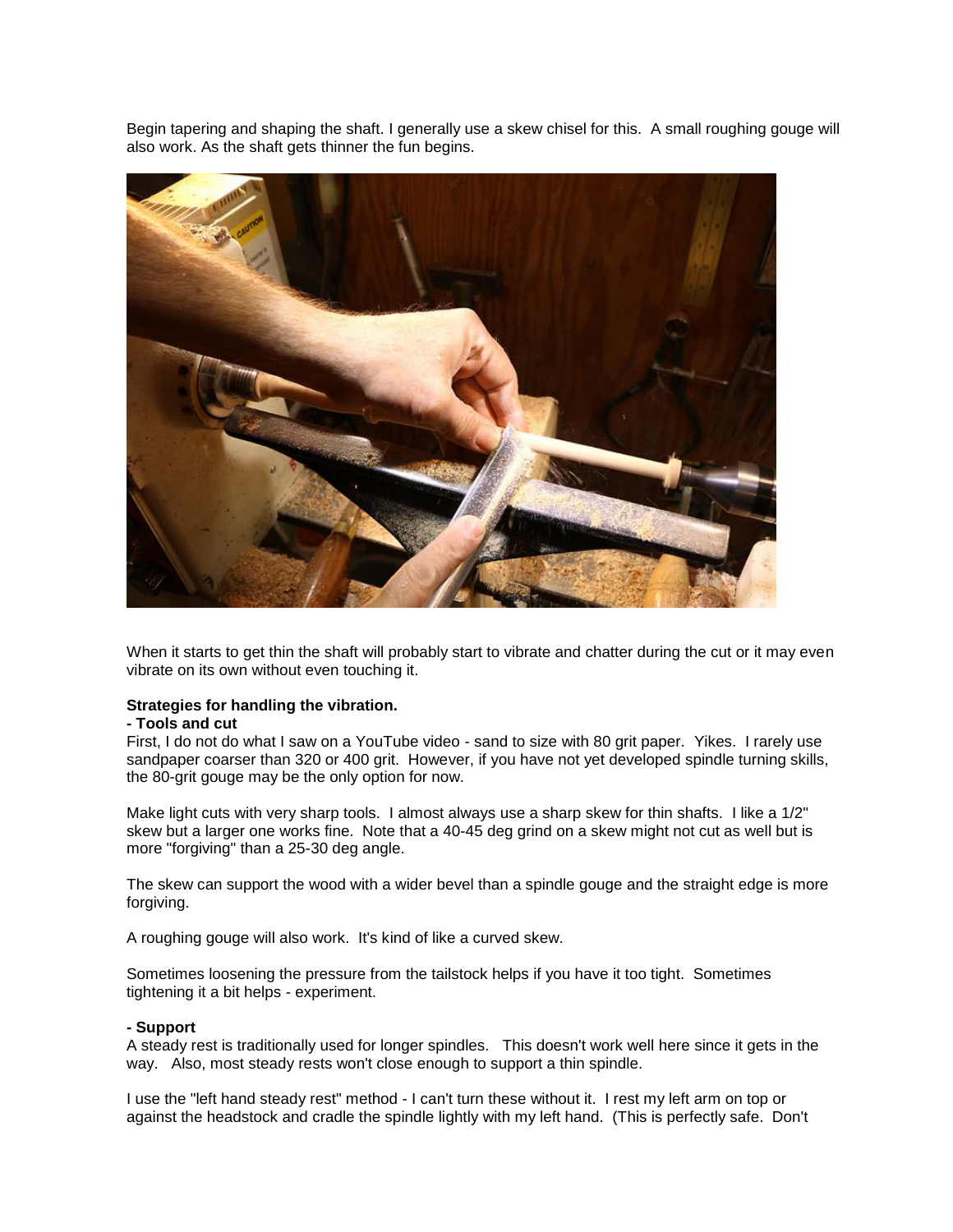wear long sleeves.) I use my left thumb to lightly support and guide the tip of the skew. This provides excellent fine control. The fingers curve around and provide support for the cut.



This, of course, requires holding the tool with the right hand only. I grip very near the tip and support the end of the handle by forcing it against the underside of my forearm. This supports the tool well.

Note that as the tool is moved along the shaft, the left hand has to move with it. The pressure needed for support is very light if the cut is very light. As Richard Raffan said, if the wood gets hot from friction on your hand, you are using too much force with the tool!

#### **- Tailstock pressure**

Sometimes the shaft will want to vibrate even when supported with the hand. As before, I try either tightening or loosening the pressure from the tailstock.

Then I try different things to see what works the best. Sometimes I will switch to another tool, say a skew with a different angle. Sometimes reversing the direction of the cut will make a big difference.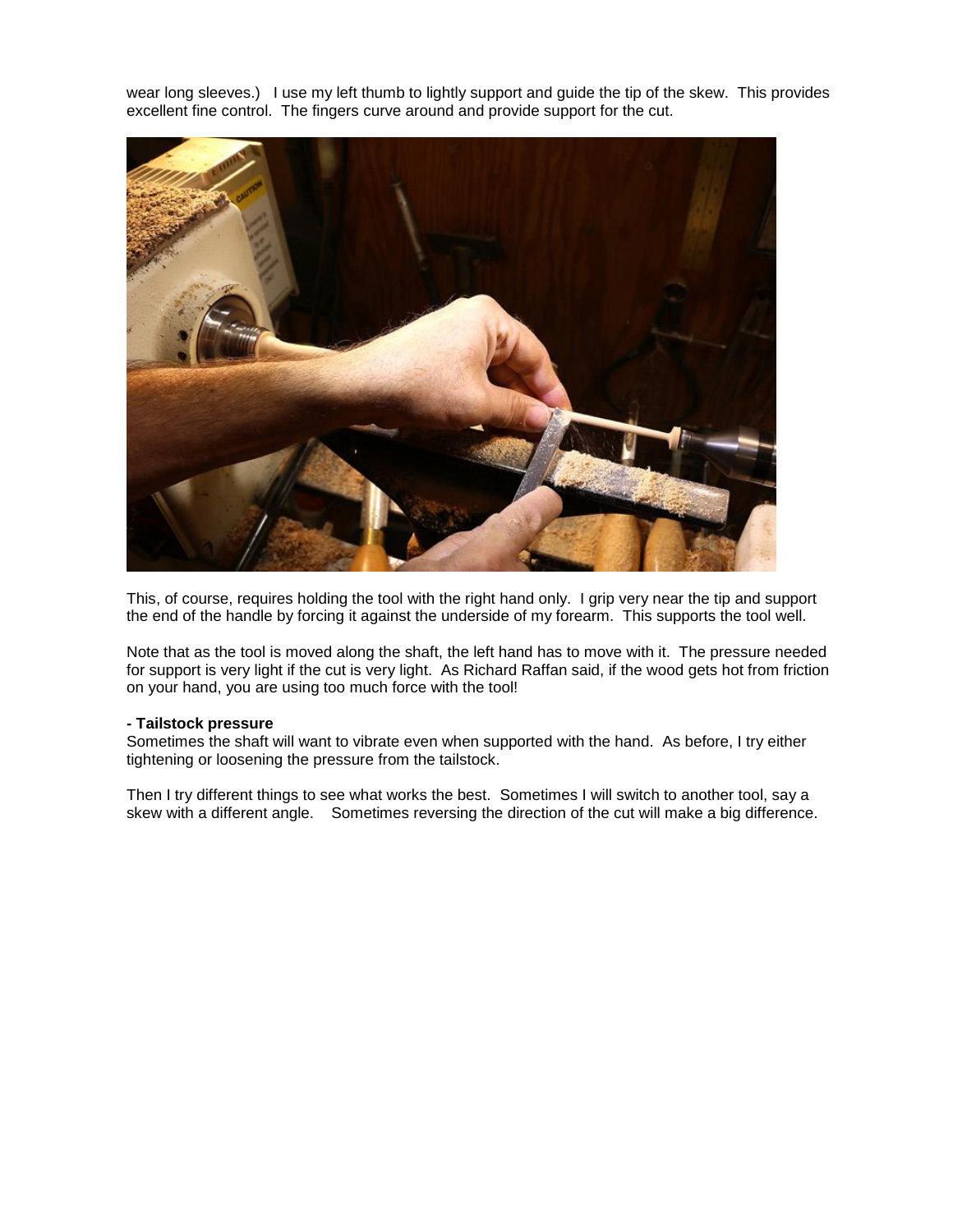

When working on the left end, I might support the right end by crossing my hand over the tool.

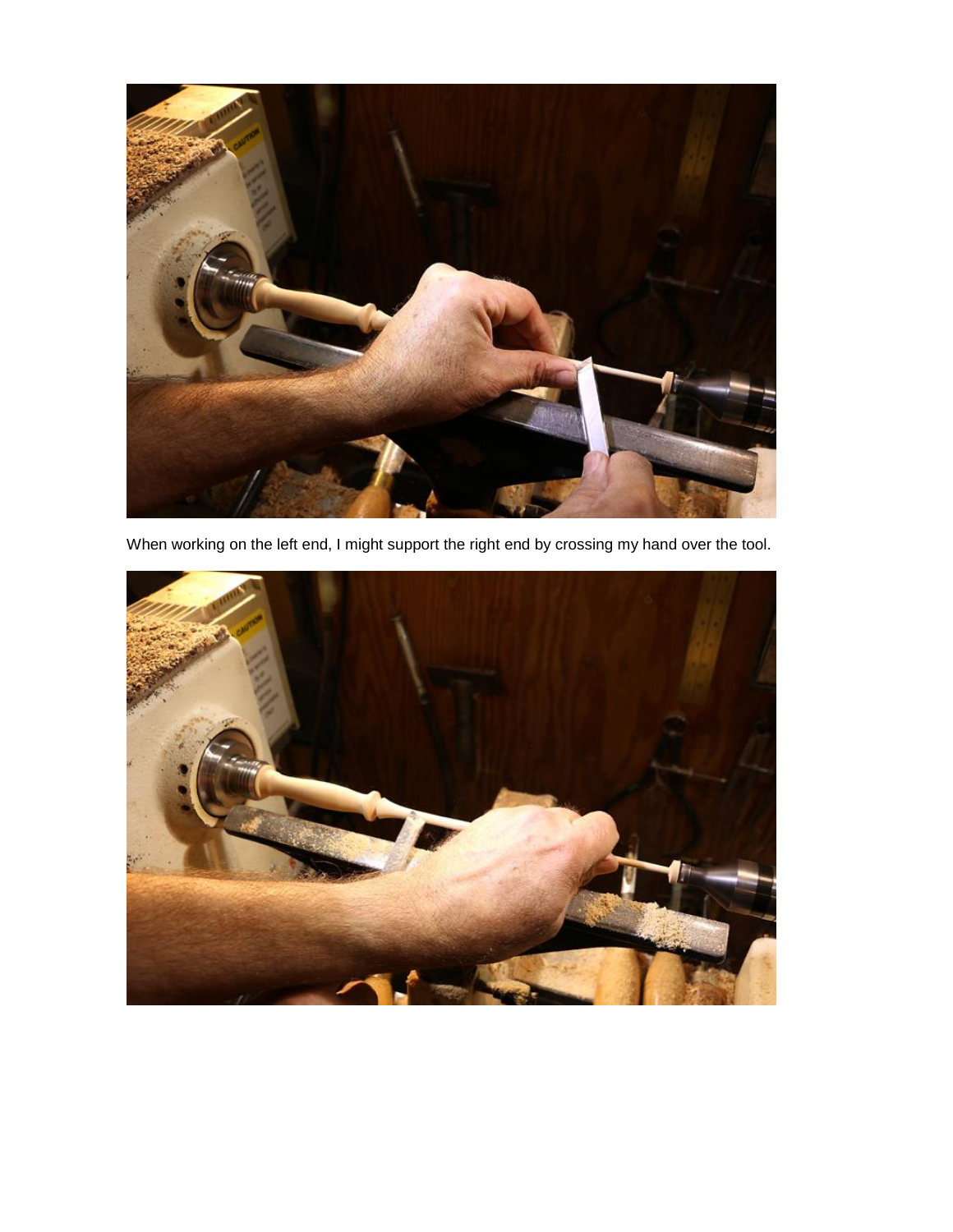I have had some very thin shafts vibrate regardless of what I did. I don't worry about it too much when shaping but it's horrible when doing the finish cuts. Instead of resorting to sandpaper, I use a small cabinet scraper.



## **- Tap to fix**

One oddity: if you do happen to put sudden force on the side of the shaft perhaps with a catch or some enthusiastic turning (or a careless bump), it may knock a bow in the shaft which wants to stay. However, this can usually be fixed. I simply use the tool handle to tap the shaft several times in the middle while it is spinning. Usually after several strikes it will hit just right and knock it straight again. If necessary, release a little tailstock pressure first. Some woods are worse about this. It's not often a problem but a good thing to know.

## **Sanding and finishing**

I sand with the lathe running and then turned off. Before moving to a finer grit, I sand with the grain to remove any scratches from that paper. Be careful not to round over and soften crisp detail.

After the shaft is done I finish turning the handle then apply a finish on the lathe, usually Mylands shellac-based friction polish. Remember the shaft is fragile so to avoid side pressure just squeeze the finishing cloth around the shaft. I always use a small piece of cloth for safety, although with thin spindles like this the shaft will break harmlessly long before you rip your fingers off with a large cloth.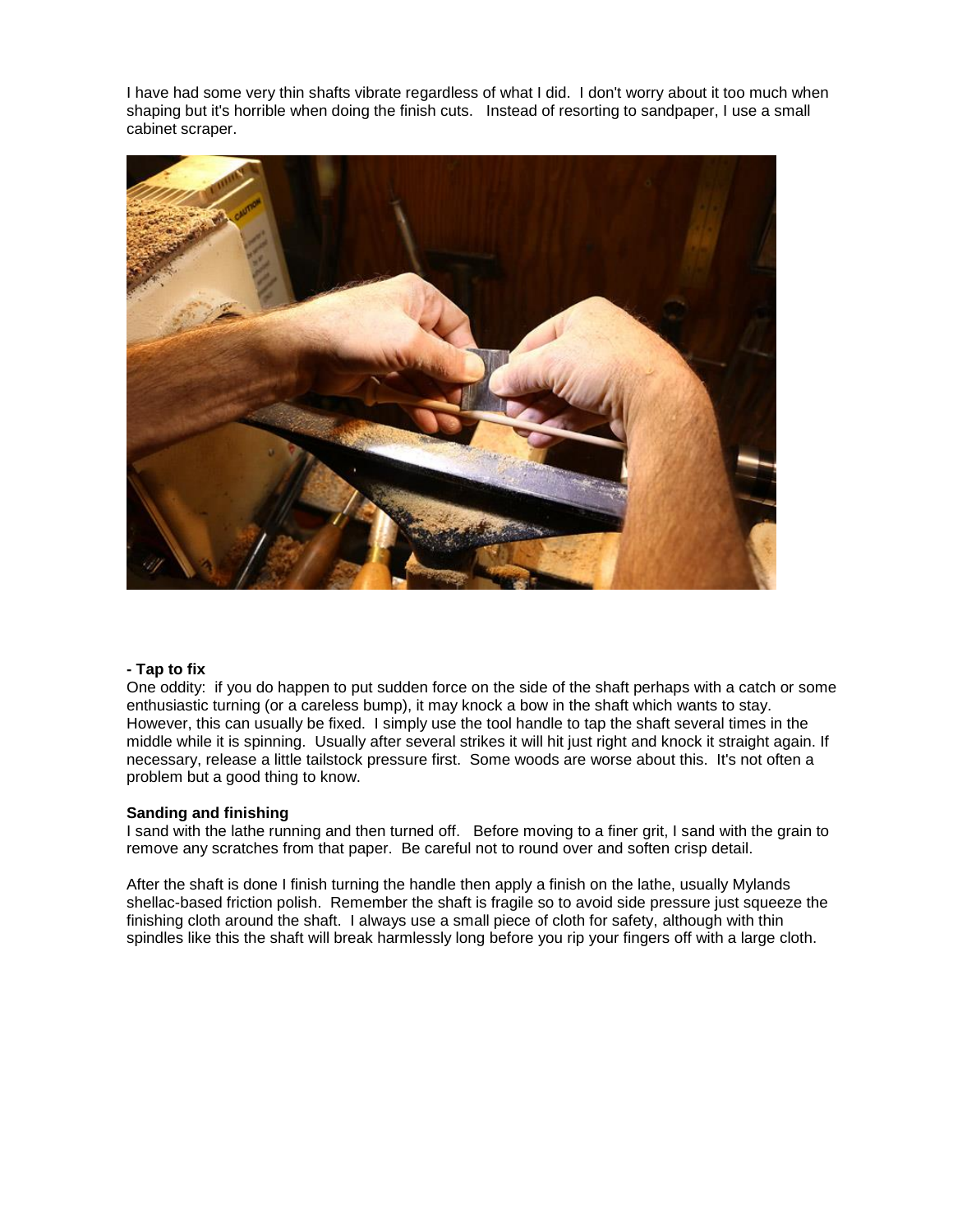

I like to use beeswax to finish cedar wands, applied with the lathe running and melted into the surface with friction from a small piece of cloth.

# **Texturing**

If texturing, be sure to support to prevent bending. I sometimes use a star wheel texturing tool.



Other things that work well are burning a line with a fine wire, distressing with a pointed tool, and carving.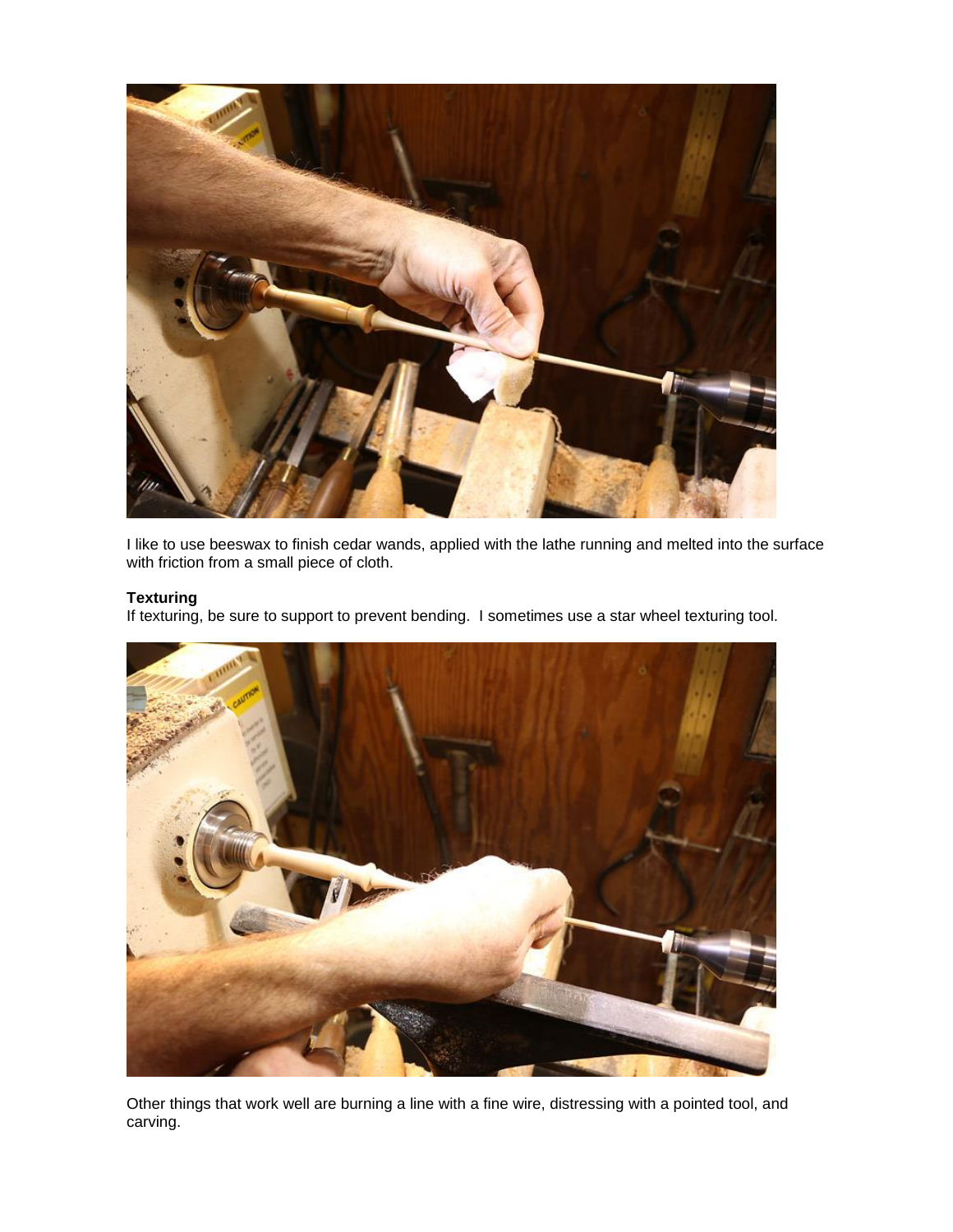# **Finishing up**

I cut off the tip with the skew, then thin and saw off at the handle. If the end is broken off, you risk pulling out fibers and causing damage that cannot be fixed easily. I sand and finish the ends by hand.



Here is the end result. Done in a rush, nothing spectacular, but I hope this explains my technique.



The possible variations are infinite. Multi-axis handles are fun, both two and three axis.

Sometimes I make a wand in two parts, turning the handle and shaft separately and gluing the halves together using a small tenon. A three-part wand can have a contrasting bead or detail between the handle and the shaft or a handle made from several parts or segments.